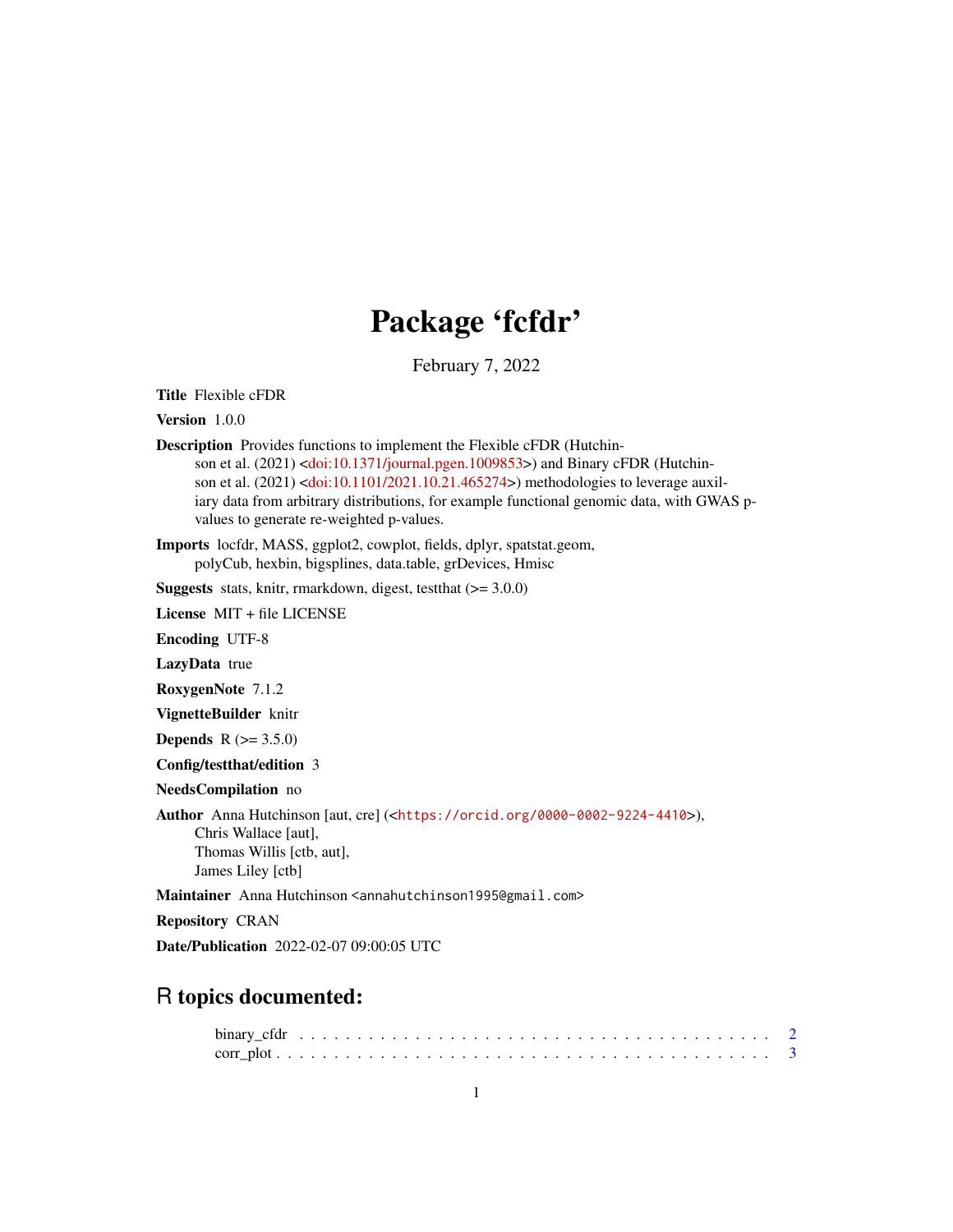<span id="page-1-0"></span>

binary\_cfdr *Perform cFDR leveraging binary auxiliary covariates*

# Description

Perform cFDR leveraging binary auxiliary covariates

# Usage

binary\_cfdr(p, q, group)

# Arguments

| p     | p-values for principal trait (vector of length n)                                                                     |
|-------|-----------------------------------------------------------------------------------------------------------------------|
| q     | binary auxiliary data values (vector of length n)                                                                     |
| group | group membership of each SNP for leave-one-out procedure (vector of length<br>n) (e.g. chromosome number or LD block) |

# Value

data.frame of p, q and v values

```
# In this example, we generate some p-values (representing GWAS p-values)
# and some arbitrary auxiliary data values (e.g. representing functional genomic data).
# We use the parameters_in_locfdr() function to extract the parameters estimated by
# the locfdr function.
# generate p
```

```
set.seed(2)
n < - 1000n1p <- 50
zp <- c(rnorm(n1p, sd=5), rnorm(n-n1p, sd=1))
p <- 2*pnorm(-abs(zp))
# generate q
q <- rbinom(n, 1, 0.1)
```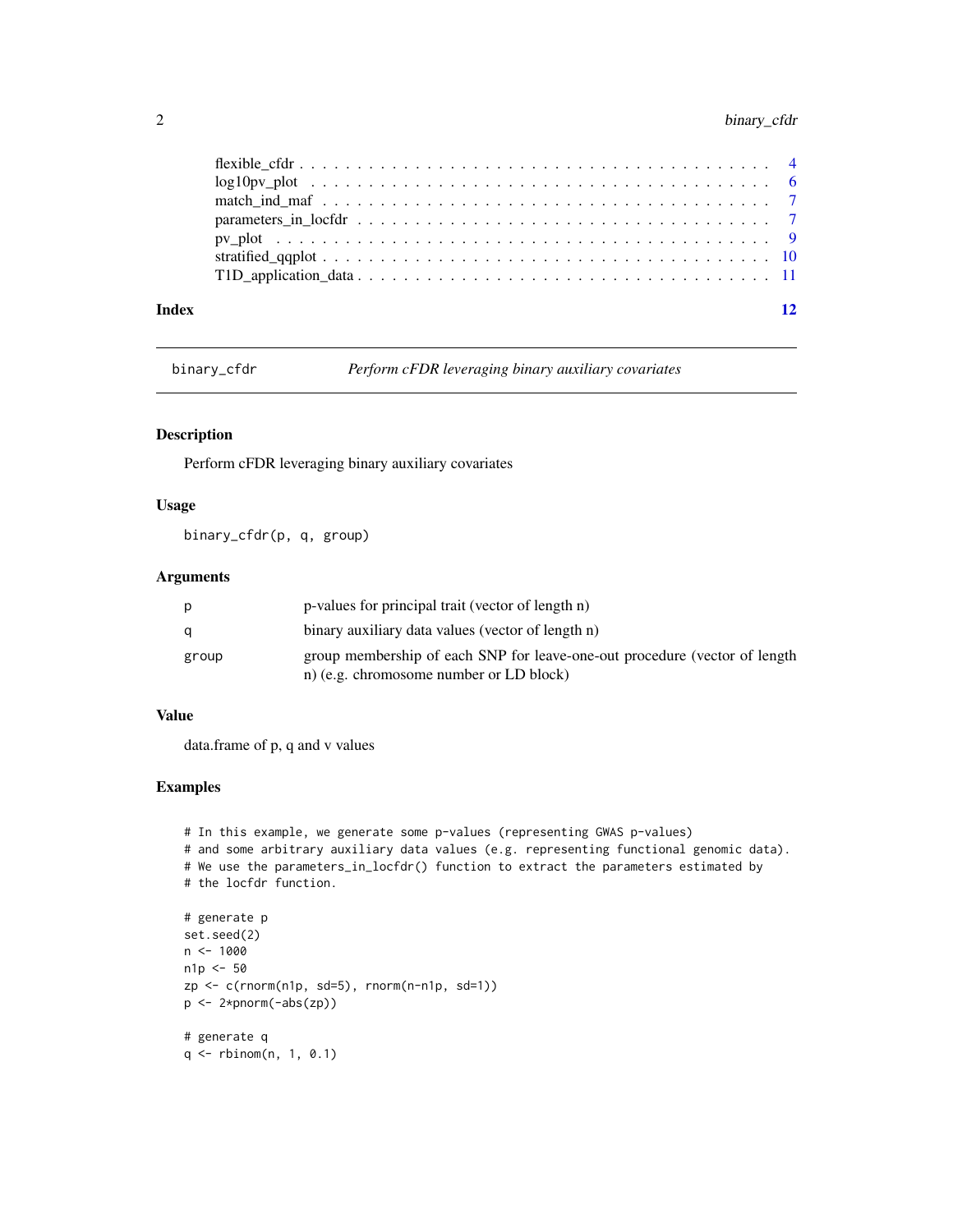#### <span id="page-2-0"></span>corr\_plot 3

```
group <- c(rep("A", n/2), rep("B", n/2))
binary_cfdr(p, q, group)
```
corr\_plot *Violin plot of p-values for quantiles of q*

# Description

Violin plot of p-values for quantiles of q

# Usage

 $corr\_plot(p, q, ylim = c(0, 1.5))$ 

#### Arguments

| p    | p values for principal trait (vector of length n) |
|------|---------------------------------------------------|
| a    | auxiliary data values (vector of length n)        |
| vlim | $y$ -axis limits $(-log 10)$                      |

#### Details

Can be used to investigate the relationship between p and q If this shows a non-monotonic relationship then the cFDR framework should not be used (because e.g. cFDR cannot simultaneously shrink v-values for high p and low p)

#### Value

ggplot object

```
# In this example, we generate some p-values (representing GWAS p-values)
# and some arbitrary auxiliary data values (e.g. representing functional genomic data).
# We use the corr_plot() function to visualise the relationship between p and q.
# generate p
set.seed(1)
n <- 1000
n1p <- 50
zp <- c(rnorm(n1p, sd=5), rnorm(n-n1p, sd=1))
p <- 2*pnorm(-abs(zp))
# generate q
```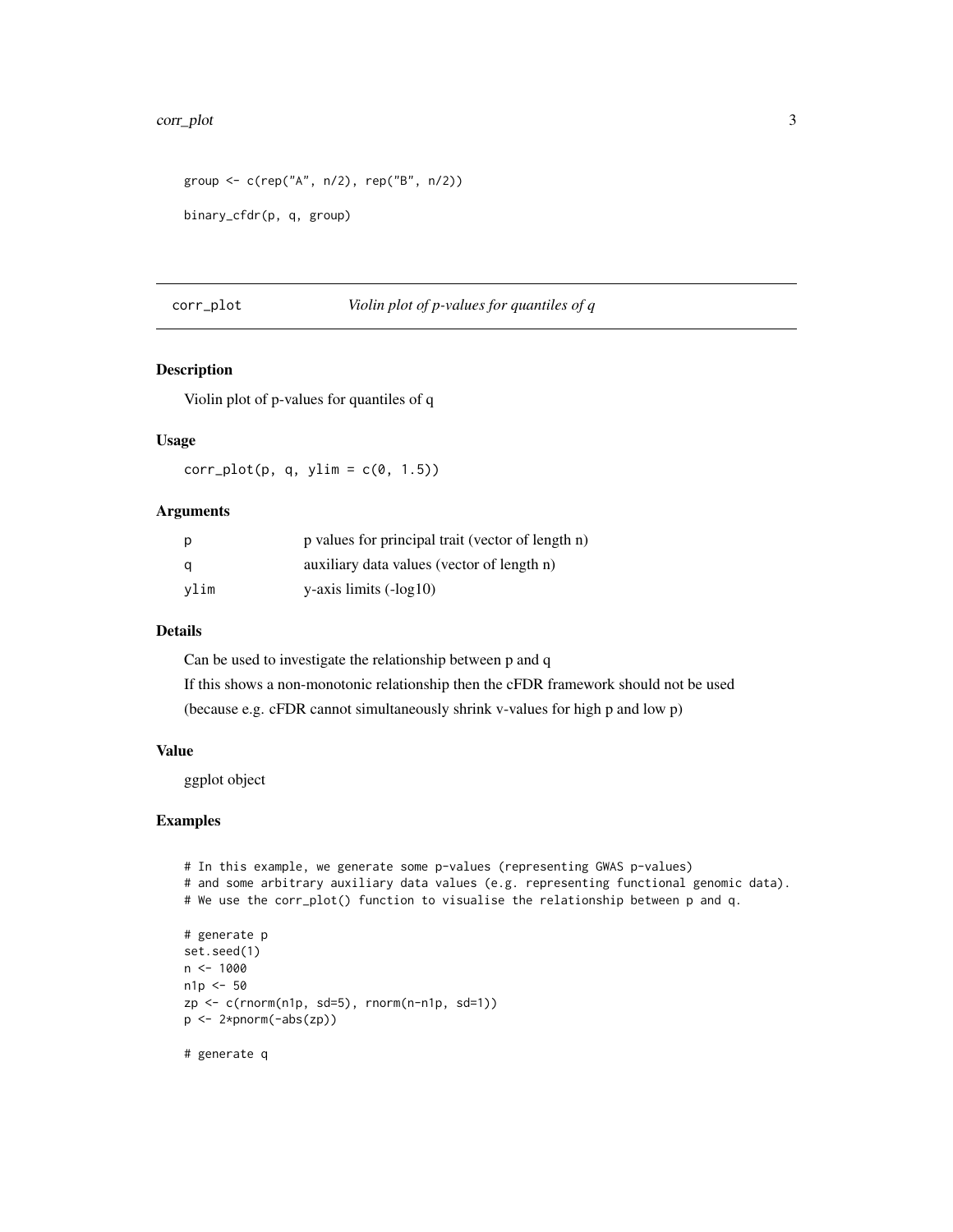```
mixture_comp1 <- function(x) rnorm(x, mean = -0.5, sd = 0.5)
mixture_comp2 <- function(x) rnorm(x, mean = 2, sd = 1)
q <- c(mixture_comp1(n1p), mixture_comp2(n-n1p))
```
corr\_plot(p, q)

flexible\_cfdr *Perform Flexible cFDR*

# Description

Performs Flexible cFDR for continuous auxiliary covariates

# Usage

```
flexible_cfdr(
  p,
  q,
  indep_index,
  res_p = 300,res_q = 500,nxbin = 1000,
  gridp = 50,
  splinecorr = TRUE,
  dist_{\text{thr}} = 0.5,
  locfdr_df = 10,
  plot = TRUE,
  \text{maf} = \text{NULL},
  check_indep_cor = TRUE,
  enforce_p_q_cor = TRUE
\mathcal{L}
```
# Arguments

| p           | p-values for principal trait (vector of length n)                     |
|-------------|-----------------------------------------------------------------------|
| q           | continuous auxiliary data values (vector of length n)                 |
| indep_index | indices of independent SNPs                                           |
| $res_p$     | number of grid points in x-direction (p) for KDE estimation           |
| $res_q$     | number of grid points in y-direction $(q)$ for KDE estimation         |
| nxbin       | number of bins in x-direction (p) for hex-binning                     |
| gridp       | number of data points required in a KDE grid point for left-censoring |
| splinecorr  | logical value for whether spline correction should be implemented     |
| dist_thr    | distance threshold for spline correction                              |
| locfdr df   | df parameter in locfdr function                                       |

<span id="page-3-0"></span>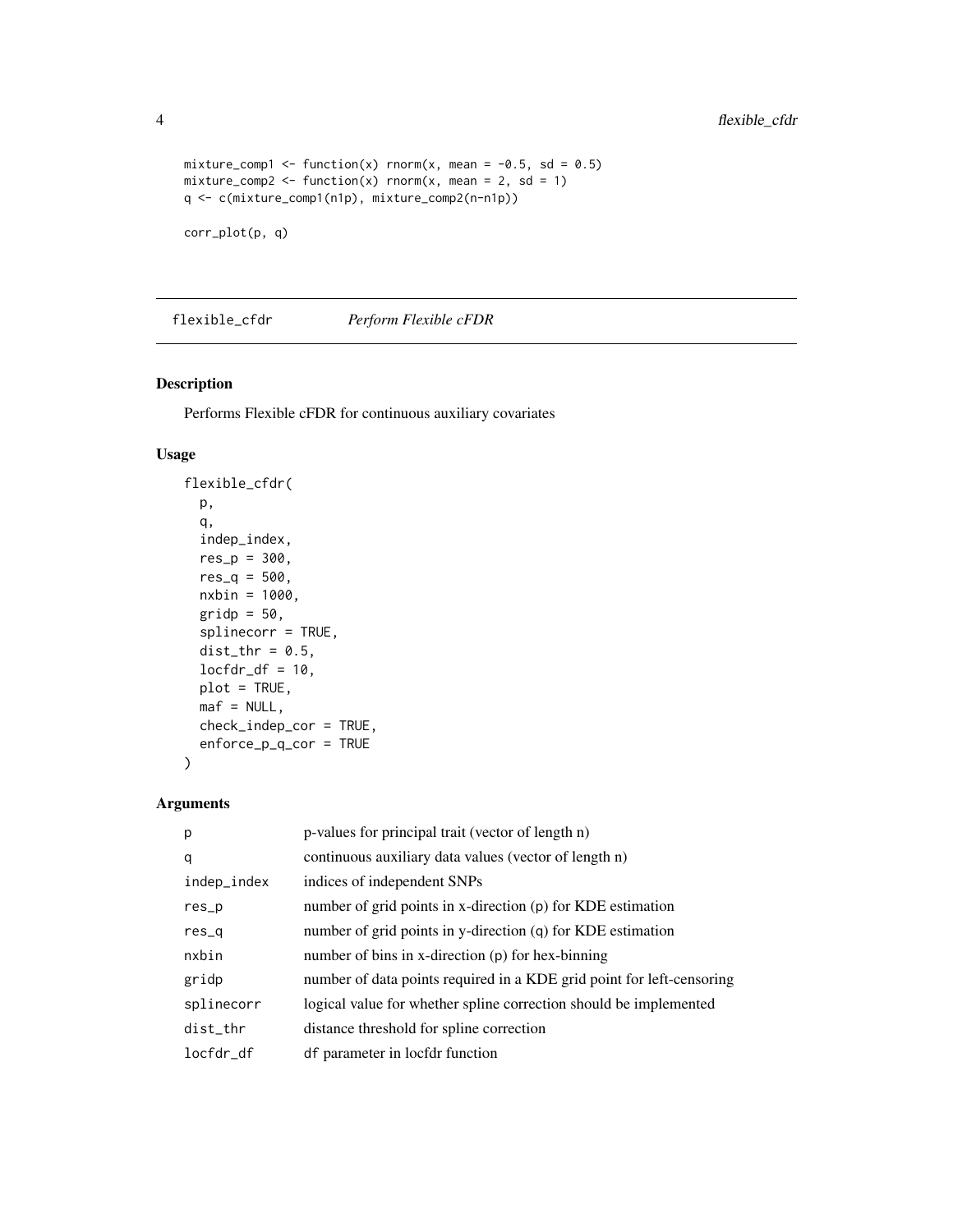| plot            | logical value for whether to produce plots to assess KDE fit                                                |
|-----------------|-------------------------------------------------------------------------------------------------------------|
| maf             | minor allele frequencies for SNPs to which p and q relate (optional and used to<br>perform MAF matching)    |
| check_indep_cor |                                                                                                             |
|                 | check that sign of the correlation between p and q is the same in the independent<br>subset as in the whole |
| enforce_p_q_cor |                                                                                                             |
|                 | if p and q are negatively correlated, flip the sign on q values                                             |

#### Details

If maf is specified, then the independent SNPs will be down-sampled to match the minor allele frequency distribution.

#### Value

List of length two: (1) data.frame of p-values, q-values and v-values (2) data.frame of auxiliary data (q\_low used for left censoring, how many data-points were left censored and/or spline corrected)

#### Examples

# this is a long running example

```
# In this example, we generate some p-values (representing GWAS p-values)
# and some arbitrary auxiliary data values (e.g. representing functional genomic data).
# We use the flexible_cfdr() function to generate v-values using default parameter values.
```

```
# generate p
set.seed(1)
n < - 1000n1p <- 50
zp \leq c(\text{rnorm}(n1p, sd=5), \text{rnorm}(n-n1p, sd=1))p <- 2*pnorm(-abs(zp))
# generate q
mixture_comp1 <- function(x) rnorm(x, mean = -0.5, sd = 0.5)
mixture_comp2 <- function(x) rnorm(x, mean = 2, sd = 1)
q <- c(mixture_comp1(n1p), mixture_comp2(n-n1p))
n_indep <- n
```
flexible\_cfdr(p, q, indep\_index = 1:n\_indep)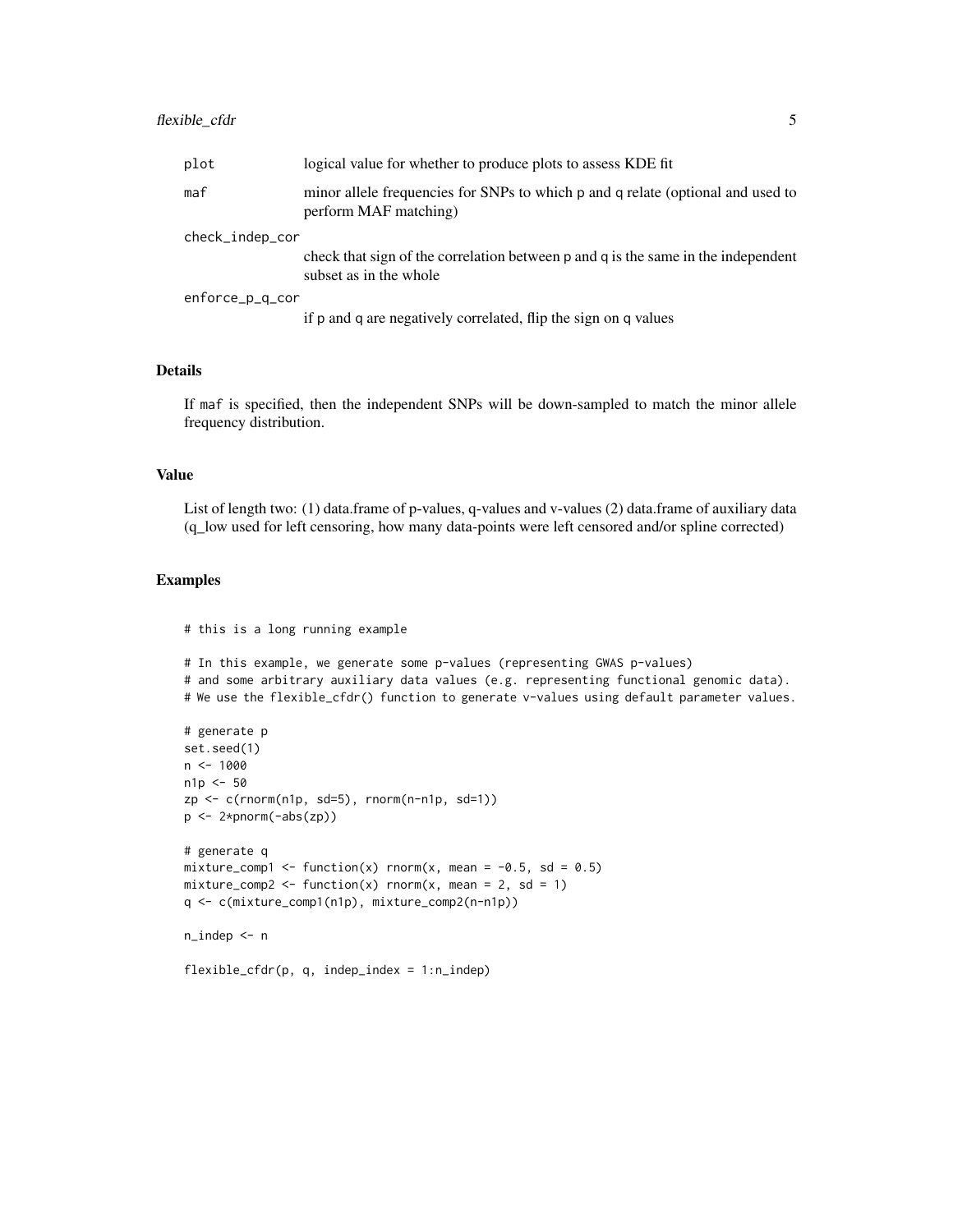<span id="page-5-0"></span>

#### Description

Plot -log10(p) against -log10(v) and colour by q

#### Usage

 $log10pv_plot(p, q, v, axis_lim = c(0, 20))$ 

# Arguments

|          | p values for principal trait (vector of length n) |
|----------|---------------------------------------------------|
|          | auxiliary data values (vector of length n)        |
|          | v values from cFDR                                |
| axis lim | Optional axis limits                              |

#### Details

Can be used to visualise the results from Flexible cFDR

#### Value

ggplot object

```
# this is a long running example
```

```
# In this example, we generate some p-values (representing GWAS p-values)
# and some arbitrary auxiliary data values (e.g. representing functional genomic data).
# We use the flexible_cfdr() function to generate v-values and then the log10pv_plot() function
# to visualise the results.
```

```
# generate p
set.seed(1)
n <- 1000
n1p <- 50
zp \leftarrow c(rnorm(n1p, sd=5), rnorm(n-n1p, sd=1))p \leftarrow 2*<i>pnorm(-abs(zp))</i># generate q
mixture_comp1 <- function(x) rnorm(x, mean = -0.5, sd = 0.5)
mixture_comp2 <- function(x) rnorm(x, mean = 2, sd = 1)
q <- c(mixture_comp1(n1p), mixture_comp2(n-n1p))
```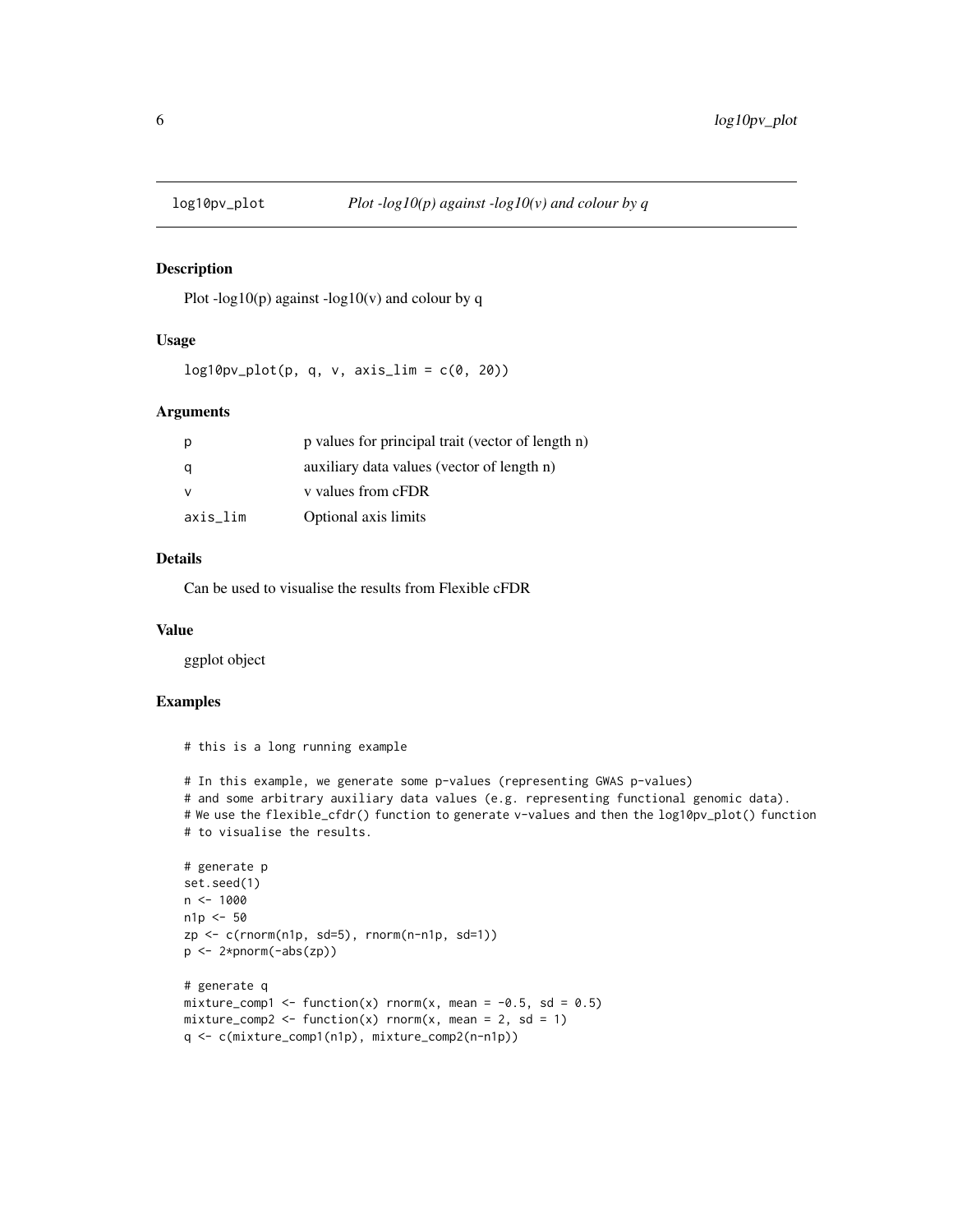```
n_indep <- n
res <- flexible_cfdr(p, q, indep_index = 1:n_indep)
log10pv_plot(p = res[[1]]$p, q = res[[1]]$q, v = res[[1]]$v)
```
match\_ind\_maf *Function to downsample independent SNPs to match MAF distribution of whole set.*

# Description

Matches MAF distribution of independent set of SNPs to MAF distribution of whole set of SNPs to avoid MAF-based confounding.

#### Usage

match\_ind\_maf(maf, indep\_index)

# Arguments

| maf         | minor allele frequencies of (all) SNPs |
|-------------|----------------------------------------|
| indep_index | indices of independent SNPs            |

# Details

Must supply maf values from the whole data set, not just the independent SNPs.

# Value

indices of independent SNP in chosen in sample

parameters\_in\_locfdr *parameters\_in\_locfdr*

# Description

parameters\_in\_locfdr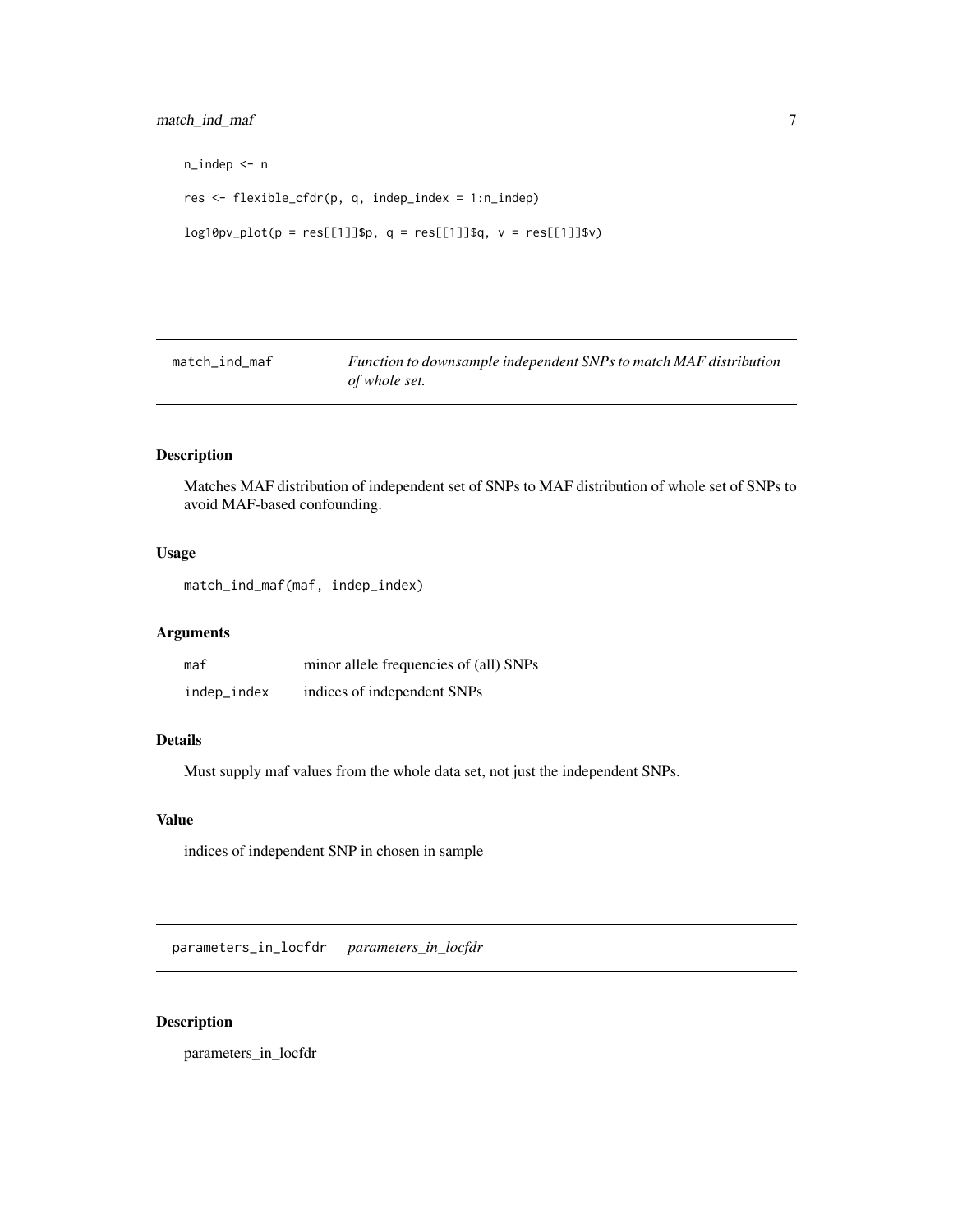# Usage

```
parameters_in_locfdr(
  p,
  q,
  indep_index,
  res_{p} = 300,
  res_q = 500,\text{maf} = \text{NULL},
  check_indep_cor = TRUE,
  enforce_p_q_cor = TRUE
)
```
#### Arguments

| p               | p values for principal trait (vector of length n)                                                           |
|-----------------|-------------------------------------------------------------------------------------------------------------|
| q               | continuous auxiliary data values (vector of length n)                                                       |
| indep_index     | indices of independent SNPs                                                                                 |
| $res_p$         | resolution for p                                                                                            |
| res_q           | resolution for q                                                                                            |
| maf             | minor allele frequencies for SNPs to which p and q relate (optional and used to<br>perform MAF matching)    |
| check_indep_cor |                                                                                                             |
|                 | check that sign of the correlation between p and q is the same in the independent<br>subset as in the whole |
| enforce_p_q_cor |                                                                                                             |
|                 | if p and q are negatively correlated, flip the sign on q values                                             |

# Value

list of values used as input into locfdr::locfdr function intrinsically in flexible\_cfdr

```
# In this example, we generate some p-values (representing GWAS p-values)
# and some arbitrary auxiliary data values (e.g. representing functional genomic data).
# We use the parameters_in_locfdr() function to extract the parameters estimated by
# the locfdr function.
# generate p
set.seed(1)
n < - 1000n1p <- 50
zp <- c(rnorm(n1p, sd=5), rnorm(n-n1p, sd=1))
p \leftarrow 2*<i>pnorm(-abs(zp))</i>
```

```
# generate q
mixture_comp1 <- function(x) rnorm(x, mean = -0.5, sd = 0.5)
```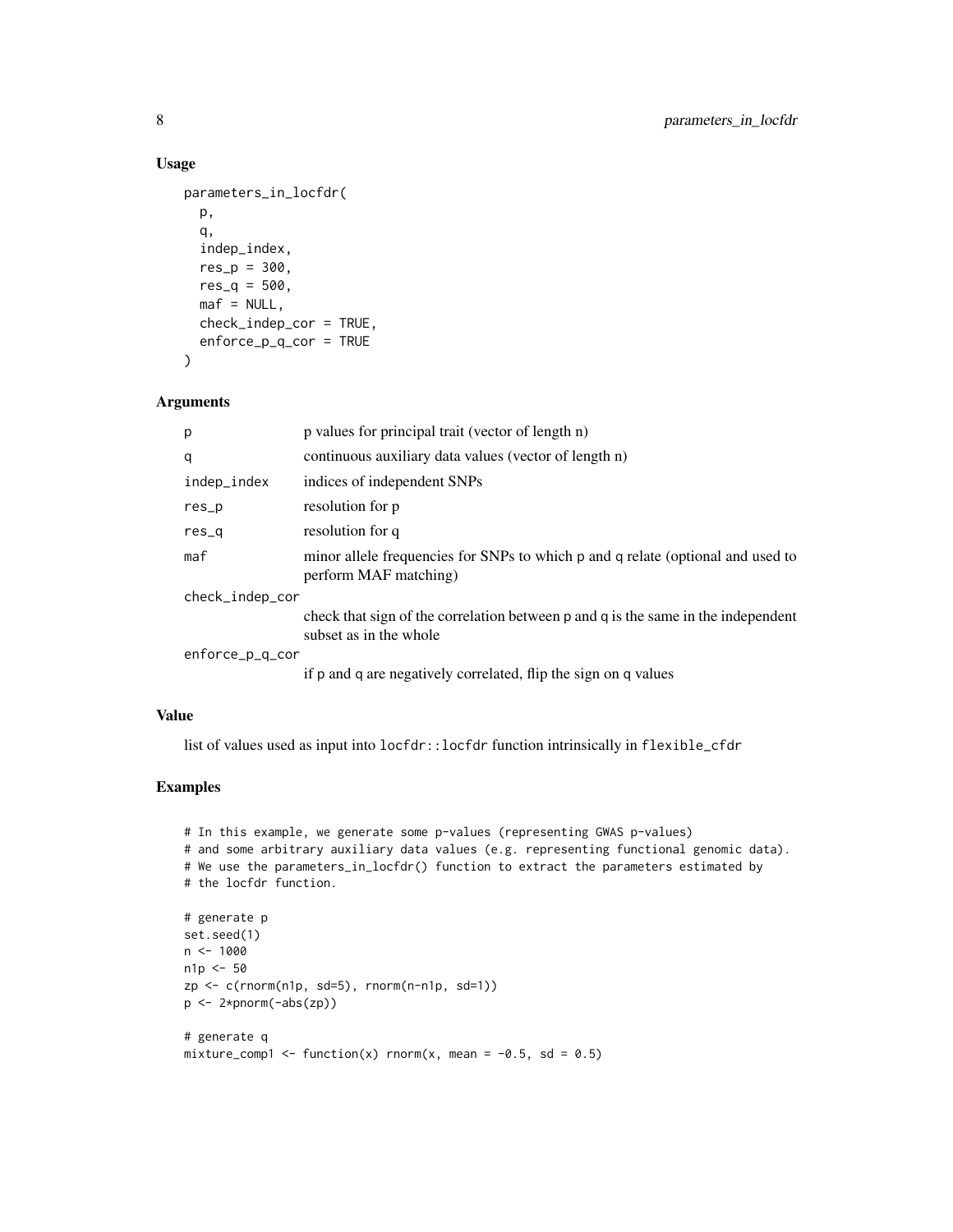#### <span id="page-8-0"></span>pv\_plot 9

```
mixture_comp2 <- function(x) rnorm(x, mean = 2, sd = 1)
q <- c(mixture_comp1(n1p), mixture_comp2(n-n1p))
n_indep <- n
parameters_in_locfdr(p, q, indep_index = 1:n_indep)
```
pv\_plot *Plot p against v and colour by q*

# Description

Plot p against v and colour by q

#### Usage

 $pv\_plot(p, q, v, axis\_lim = c(0, 1))$ 

#### Arguments

| p        | p values for principal trait (vector of length n) |
|----------|---------------------------------------------------|
| q        | auxiliary data values (vector of length n)        |
| v        | v values from cFDR                                |
| axis_lim | Optional axis limits                              |

# Details

Can be used to visualise the results from Flexible cFDR

#### Value

ggplot object

# Examples

# this is a long running example

```
# In this example, we generate some p-values (representing GWAS p-values)
# and some arbitrary auxiliary data values (e.g. representing functional genomic data).
# We use the flexible_cfdr() function to generate v-values and then the pv_plot() function
# to visualise the results.
```

```
# generate p
set.seed(1)
n <- 1000
```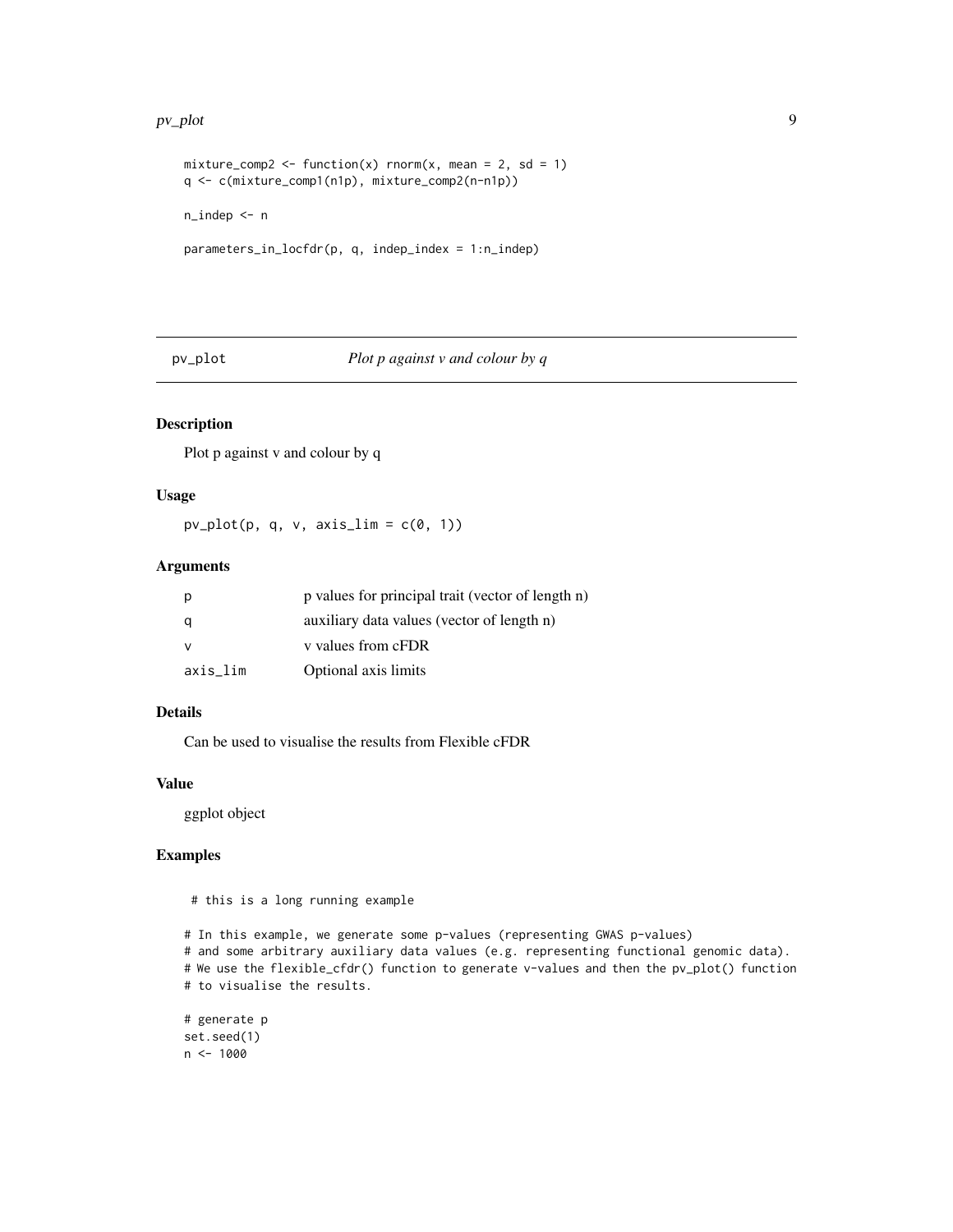```
n1p <- 50
zp \leftarrow c(rnorm(n1p, sd=5), rnorm(n-n1p, sd=1))p <- 2*pnorm(-abs(zp))
# generate q
mixture_comp1 <- function(x) rnorm(x, mean = -0.5, sd = 0.5)
mixture_comp2 <- function(x) rnorm(x, mean = 2, sd = 1)
q <- c(mixture_comp1(n1p), mixture_comp2(n-n1p))
n_indep <- n
res <- flexible_cfdr(p, q, indep_index = 1:n_indep)
pv\_plot(p = res[[1]]$p, q = res[[1]]$q, v = res[[1]]$v)
```
stratified\_qqplot *Stratified Q-Q plot.*

#### Description

Stratified Q-Q plot.

#### Usage

```
stratified_qqplot(
  data_frame,
  prin_value_label,
  cond_value_label = NULL,
  thresholds = c(1, 0.1, 0.01, 0.001, 1e-04)
)
```
#### Arguments

```
data_frame data.frame containing p-values and auxiliary data values
prin_value_label
                 label of principal p-value column in data_frame
cond_value_label
                 label of conditional trait column in data_frame
thresholds threshold values to define strata
```
# Details

Can be used to investigate the relationship between p and q Note that this function does not do the heavy lifting of styling the plot's aesthetics.

<span id="page-9-0"></span>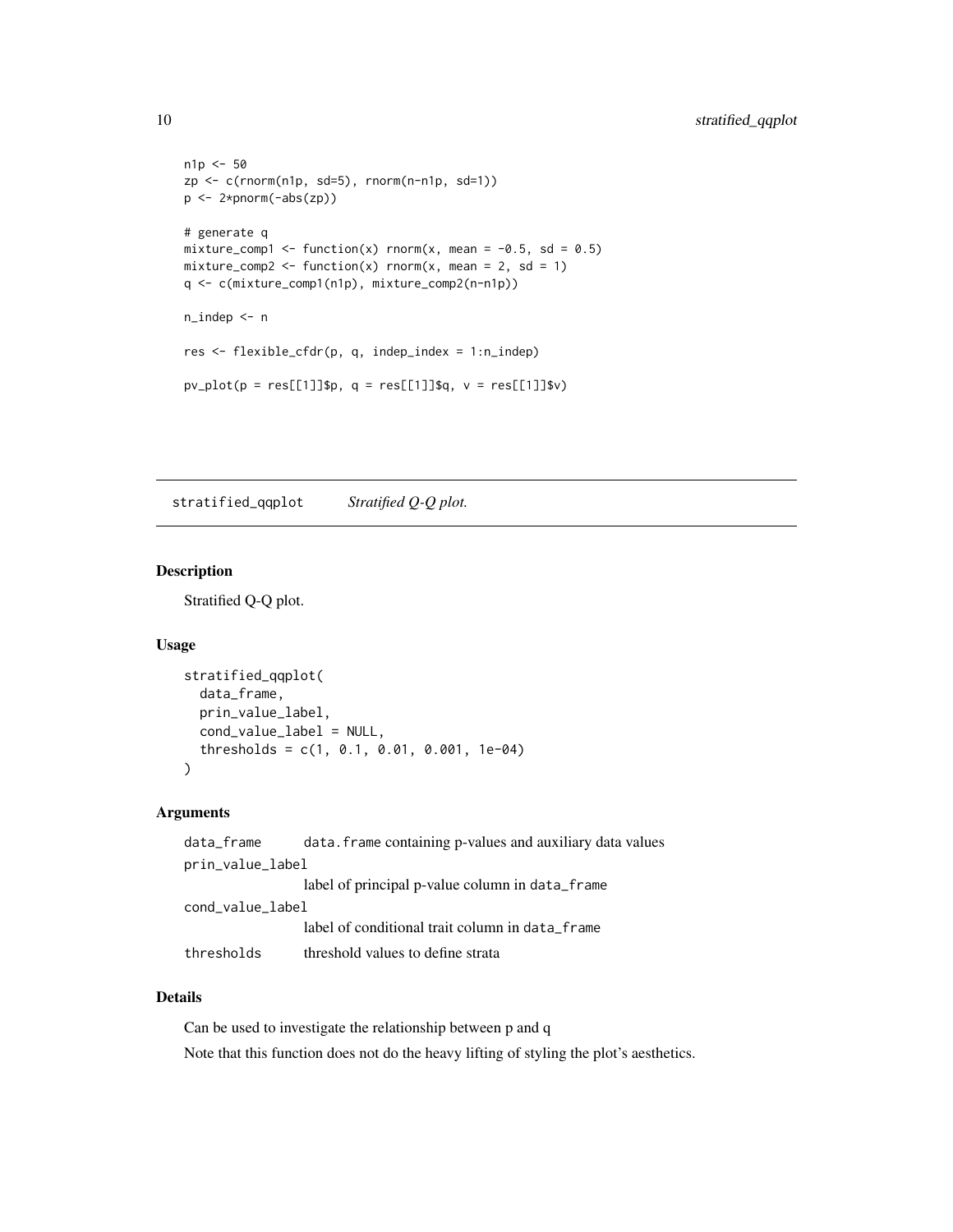#### <span id="page-10-0"></span>Value

ggplot object

#### Examples

```
# In this example, we generate some p-values (representing GWAS p-values)
# and some arbitrary auxiliary data values (e.g. representing GWAS p-values for a related trait).
# We use the stratified_qqplot() function to examine the relationship between p and q
# generate p
set.seed(1)
n <- 1000
n1p < -50zp \leq c(\text{rnorm}(n1p, sd=5), \text{rnorm}(n-n1p, sd=1))p \leftarrow 2*pnorm(-abs(zp))# generate q
zq <- c(rnorm(n1p, sd=4), rnorm(n-n1p, sd=1.2))
q \leftarrow 2*pnorm(-abs(zq))df <- data.frame(p, q)
stratified_qqplot(data_frame = df, prin_value_label = "p", cond_value_label = "q")
```
T1D\_application\_data *Data for T1D application*

#### Description

A data.frame containing the rsID, chromosome (CHR19) and base pair position (BP19) in hg19, reference allele (REF), alternative allele (ALLT), type 1 diabetes GWAS p-value (T1D\_pval), minor allele frequency (MAF), LDAK weight (LDAK\_weight), rheumatoid arthritis GWAS p-value (RA\_pval), binary regulatory factor binding site overlap (DGF), average H3K27ac fold change value in T1D-relevant cell types (H3K27ac) for 113,543 SNPs in the T1D GWAS (https://www.nature.com/articles/ng.3245)

#### Usage

```
T1D_application_data
```
#### Format

A data frame with 113543 rows and 11 variables:

# Details

Minor allele frequencies estimated from the CEU sub-population samples in the 1000 Genomes Project Phase 3 data set. Missing values were replaced by drawing samples from the empirical distribution of MAFs